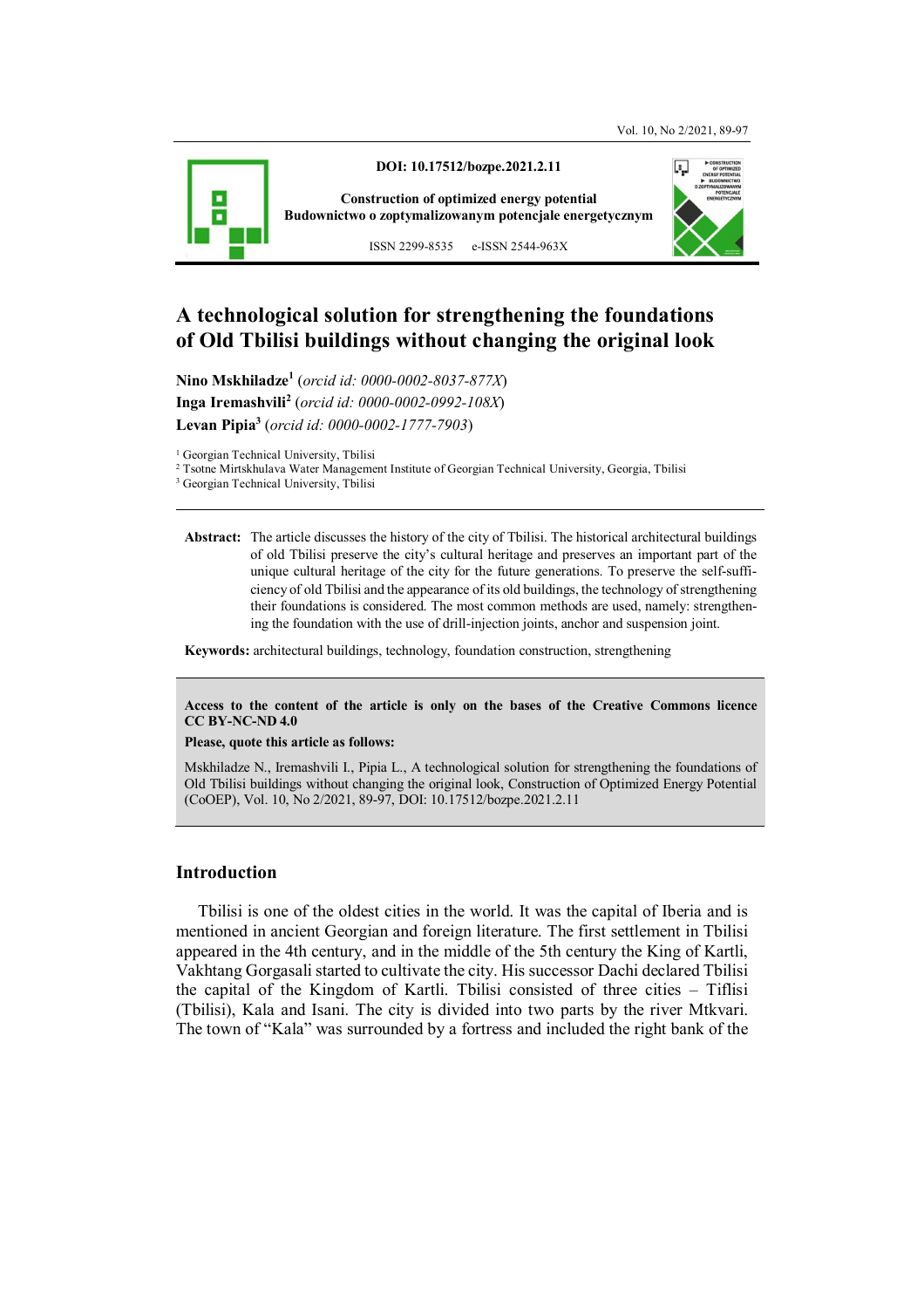river. The upper square of the "Kala" Fortress included the royal residence, palaces, churches, theological schools, baths and an observatory. On the south slope there was a garden of royal palaces. The northern slope was occupied by monastic complexes, which are referred to as castle churches. Tsavkisi river waterfalls flowed down the northern slopes and there were suitable conditions for sailing boats to the river Mtkvari.

It is interesting to look at the old urban planning of the city and how old Tbilisi developed. In the 5th century the centre of the city was considered to be the so called "Kldisubani", the upper part of the fortress (Gorgasali) square to Lower Bethlehem, and the surrounding area of Mukhrantubani, King Square. Later, in the 19th century, the city centre was moved to Sololaki.

Historical records and archaeological excavations allow us to determine the boundaries of early medieval Tbilisi, its districts and partly its urban appearance. A place was chosen for the city in the strait of the Mtkvari, and the road leading to this narrow place was controlled on one side by the Salalak ridge and on the other by the Metekhi plateau. Zeda-tsikhe, a small fortress, can be found on the ridge of Salalak and also Narikala, "Narin-Kala", which means a small fortress in Arabic. Tbilisi itself, originated right at the confluence of the Tsavkistskali River and the Mtkvari, around the hot springs of sulfur, in present day Abanotubani. In the time of Vakhtang Gorgasali, there was a wall from the upper fortress to the river along the left bank of the Tsavkistskali, to the Mtkvari. The remnants of this wall are still preserved near the Pentecostal Church in Abanotubani. The ruins of a Roman-type bath were found there, dating to A.D.Y. By the 2nd century, the fortress "Sadilego" was built on the left bank of the river Mtkvari, on the Metekhi plateau, behind which there was a cemetery called Sogdebili (Sogdia was a functioning fortress in the middle of the IX century. From the XI century this part of Tbilisi is referred to as Isani) (Milashvili et al., 2017).

#### **1. Selected valuable architectural objects of Old Tbilisi**

The historical part of Old Tbilisi includes the districts and settlements that were called "Tbilissi" until 1936. Old Tbilisi includes the following districts: Abanotubani – Kharpukhi (or Tbilisi, later Seidabad), Kala, Isan – Avlabari, Sololaki, Mtatsminda, Vere, Ortachala, Chugureti, Didube, Nadzaladevi. This part of Tbilisi has been referred to as Isani for centuries.

In old Tbilisi you can find most of the sights of Tbilisi and, consequently, this is the main tourist attraction. This area is distinguished by Abanotubani – the sulfur baths that are still operating today. Also, there can be found churches and museums, and Sharden Street, where located are popular restaurants, open-air cafes and bars, nightclubs, galleries and much more. Another major charm of Old Tbilisi is the architecture – old shopping streets, wooden carved houses and balconies.

Old Tbilisi has been a candidate for UNESCO World Heritage Sites since 2007.

The city of Tbilisi belongs to the chronological group of the ancient cities of Georgia, which originated in the pre-feudal era and their development was consistent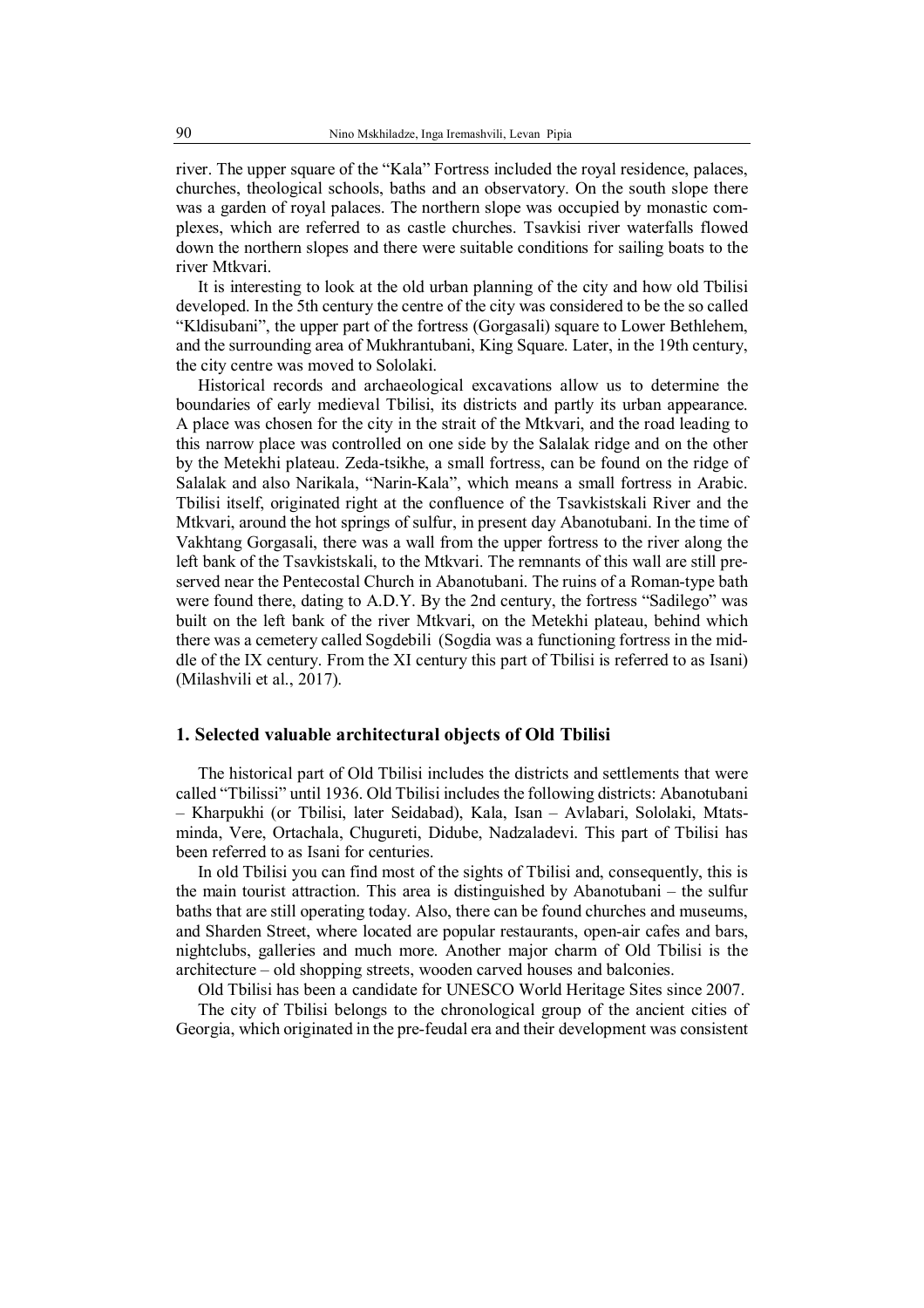with the development of the feudal era itself. At the same time, Tbilisi is specific in the sense that it was built from the beginning as a capital city and remained so throughout its history (Milashvili et al., 2017).

According to graphic sketches, Tbilisi has been famous since the middle of the 17th century. A panorama of the city in 1671 was painted by the traveling painter Grelo with the French traveler Jean Chardinhe, and followed by a sketch a belonging to Claude Aubrey, a companion of the French traveler and botanist Joseph Tournefort in 1701. The earliest appearance of Tbilisi can only be imagined from historical written sources and archeological excavations.

As known, old Tbilisi was formed over centuries and thus has common urbanbuilding features characteristic of the cities built in the middle Ages.

Comparing the plan of the historical Tbilisi "Kalaubani", partly "Isani", with the medieval cities of other countries, similarities were revealed: in the density of the population, in the abundance and narrowness of the street networks, in the presence of regular and irregular cultivation, in the similarity of the religious buildings. At the same time, their distinctive features, including the artistic-compositional merits of the space, were clearly revealed (Fig. 1).

There were many foreign architects or engineers in Tbilisi in the 19th century, whose contribution to the development of the city's architecture is truly invaluable. The buildings built by European architects are scattered in the adjacent quarters along the main arteries on both banks of the Mtkvari – on the right, Shota Rustaveli (formerly Golovin) and on the left, Davit Agmashenebeli (formerly Mikhailov, later G. Plekhanov).



**Fig. 1.** View of Kalaubani of Old Tbilisi before reconstruction (*own photo*)

Today's buildings in "Kalaubani" are built on the foundations of old buildings, basements or underground floors. Because of this, the urban planning structure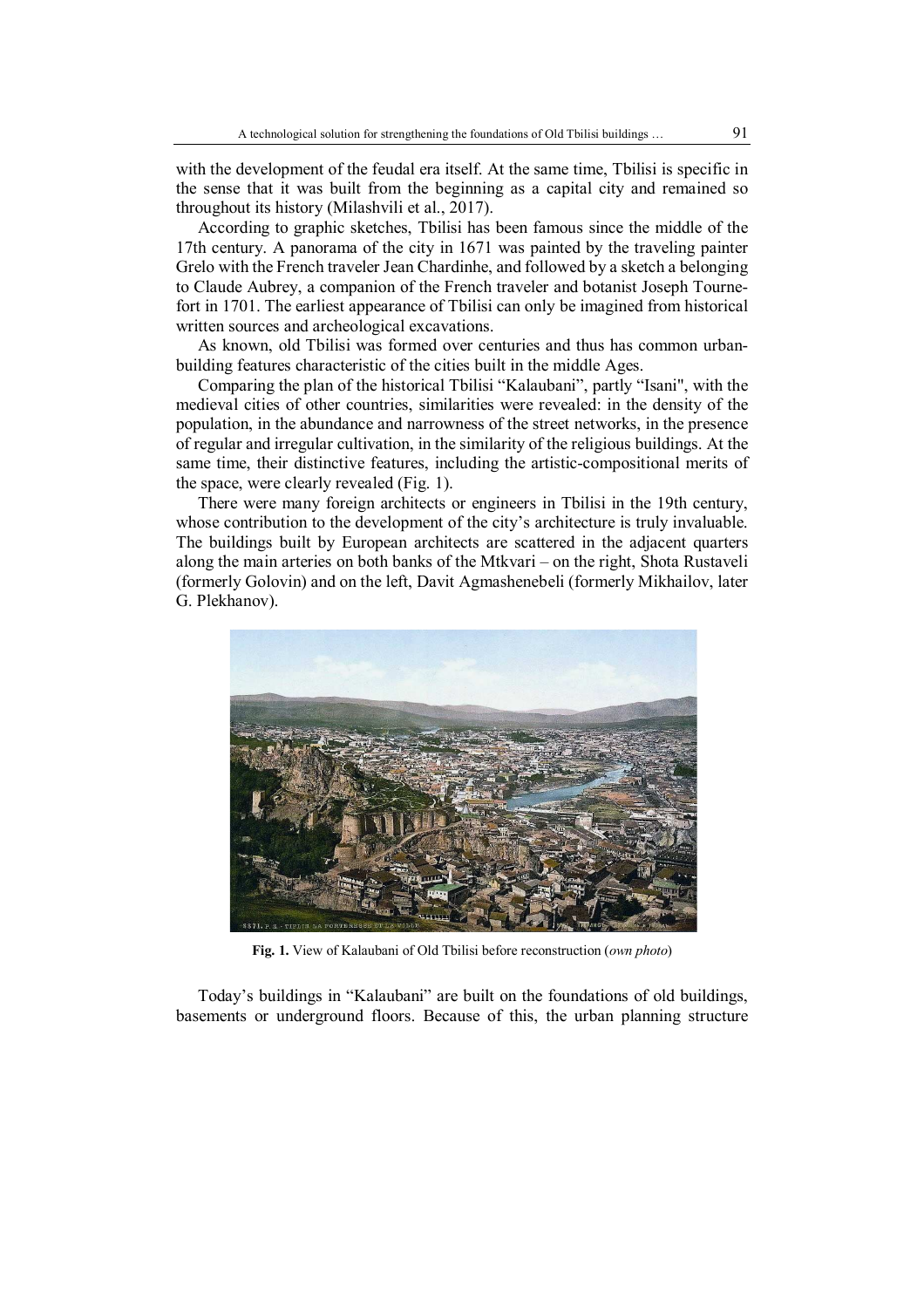largely replicates the urban planning structure of the late feudal era. The main feature of this structure is the network of streets in Kalaubani and Isani, which in most cases are identical to the earlier period.

What is peculiar about Tbilisi's urban planning structure and what is its consequences? As known, old Tbilisi was formed over centuries and thus it has common urban-building features and characteristics of cities formed in the Middle Ages.

The Old Tbilisi area, despite its impressive architecture, has changed significantly, as the density of the capital-city-wide Tbilisi urban structure has been altered due to the construction of the Metekhi Bridge in the 1950s. Unjustifiably, the Abo Bridge and a "donkey bridge" from the "Maedani" side were sacrificed for the construction of a new bridge and the development of the right bank of the Mtkvari in this area. Today, it is necessary to renovate the architectural space of this zone in the way that will allow us to identify the planning potential identified as a result of adapting the historic development plan to the modern development plan. The renovation program of Old Tbilisi from the very beginning envisaged the housing and infrastructural development of the most famous and tourist-friendly areas of Tbilisi through the joint efforts of the state, the population, the builders and the banking sector (Ezugbaia et al., 2018; Qvaraia, 2017).

One particular area of development was Ioane Petritsi Street Square, which was bound along one axis by the whole urban structure with its openings on Zion, Mamadaviti, and along the main axis by Sachino-Metekhi. It should also be noted that in the area of Rike, in addition to the bridge area, there was a market for goods, boxwood and hay.

When maintaining the identity of Old Tbilisi along with the development of the city, the most important issues are: How the city keeps its distinguishing features, how not to lose its charm and how it manages to be constantly interesting?

Tbilisi certainly has a special spirit, which can be found everywhere you walk in the old quarter – on the old balconies of old houses, narrow streets and yards. A very important part is the topography of the city, i.e. the ridges, lowlands, and hills on which the city of Tbilisi was built.

Today, many tourists visit Georgia. Their admiration does not go unnoticed – they enjoy the nature of Georgia, its villages and cities, they appreciate and love our capital Tbilisi with its old neighbourhoods, streets and alleys, Italian yards and architectural monuments, which are all certainly interesting for them (Milashvili et al., 2017).

### **2. The need to protect the architectural monuments of Old Tbilisi**

Despite so much destruction and so much loss, there is still much to be saved.

It is necessary to maintain the contour of Old Tbilisi. It is unacceptable to demolish old houses because of negligence. There are houses where it is no longer possible to restore them and they need to be dismantled immediately. City transportation routes need to be completely changed and are changing, new drainage systems are being installed, which is important. The historical entrances have been restored, and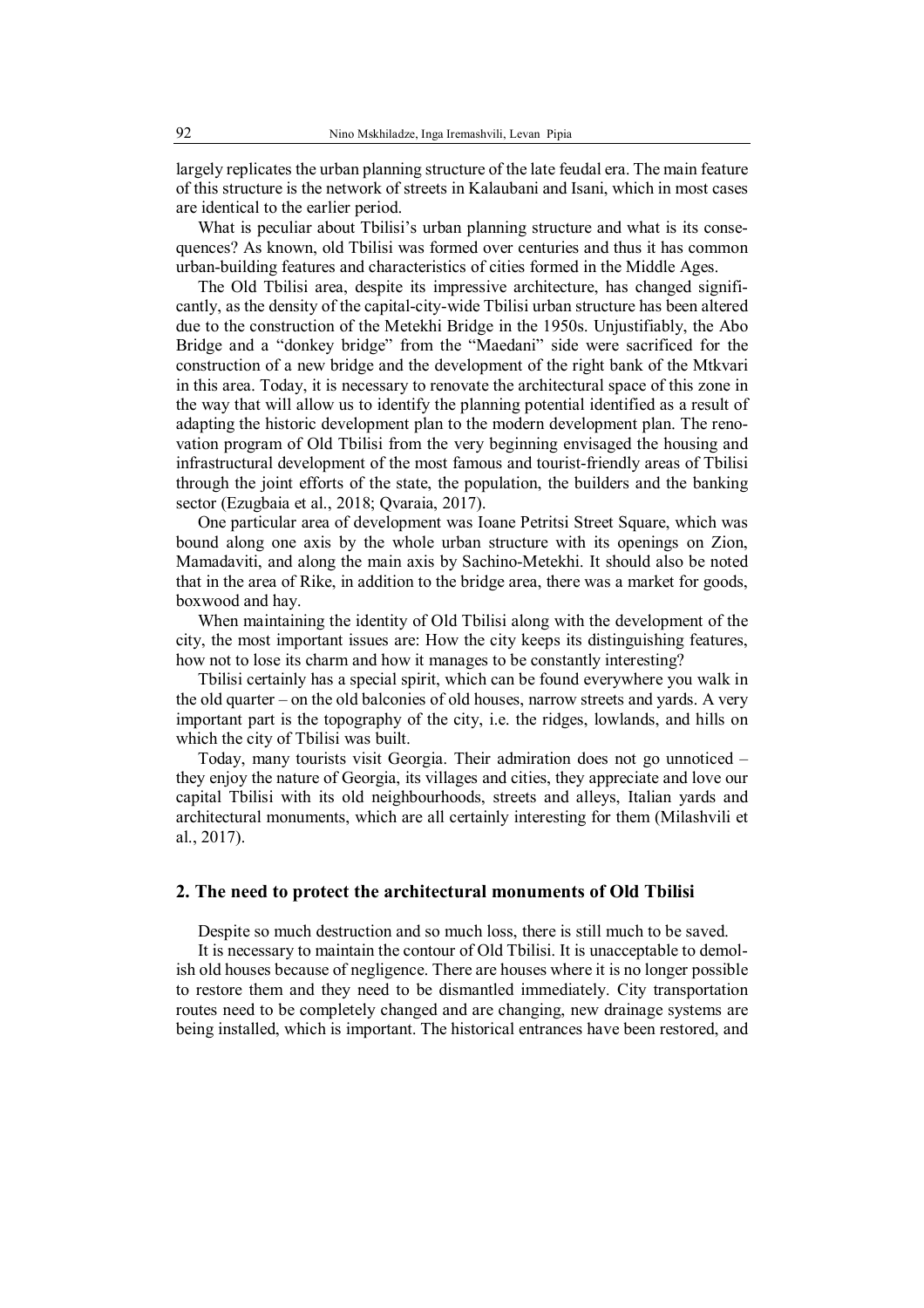in the process of restoration, the paintings and historical inscriptions found on the entrances and facades have also been restored. In the particular, damaged yards, and glass windows were restored and the yards were improved. New grills were made on the houses. Fifty-seven historical buildings have been restored to their original form, of which thirty-eight are cultural heritage sites. The buildings were structurally strengthened, the facades of the buildings and the historical ornaments on them were restored to their original appearance. Old balconies, doors or gates have also been completely restored (Figs. 2 and 3).



**Fig. 2.** View of Abanotubani of Old Tbilisi after reconstruction (*own photo*)



**Fig. 3.** View Bread Square of the Old Tbilisi after reconstruction (*own photo*)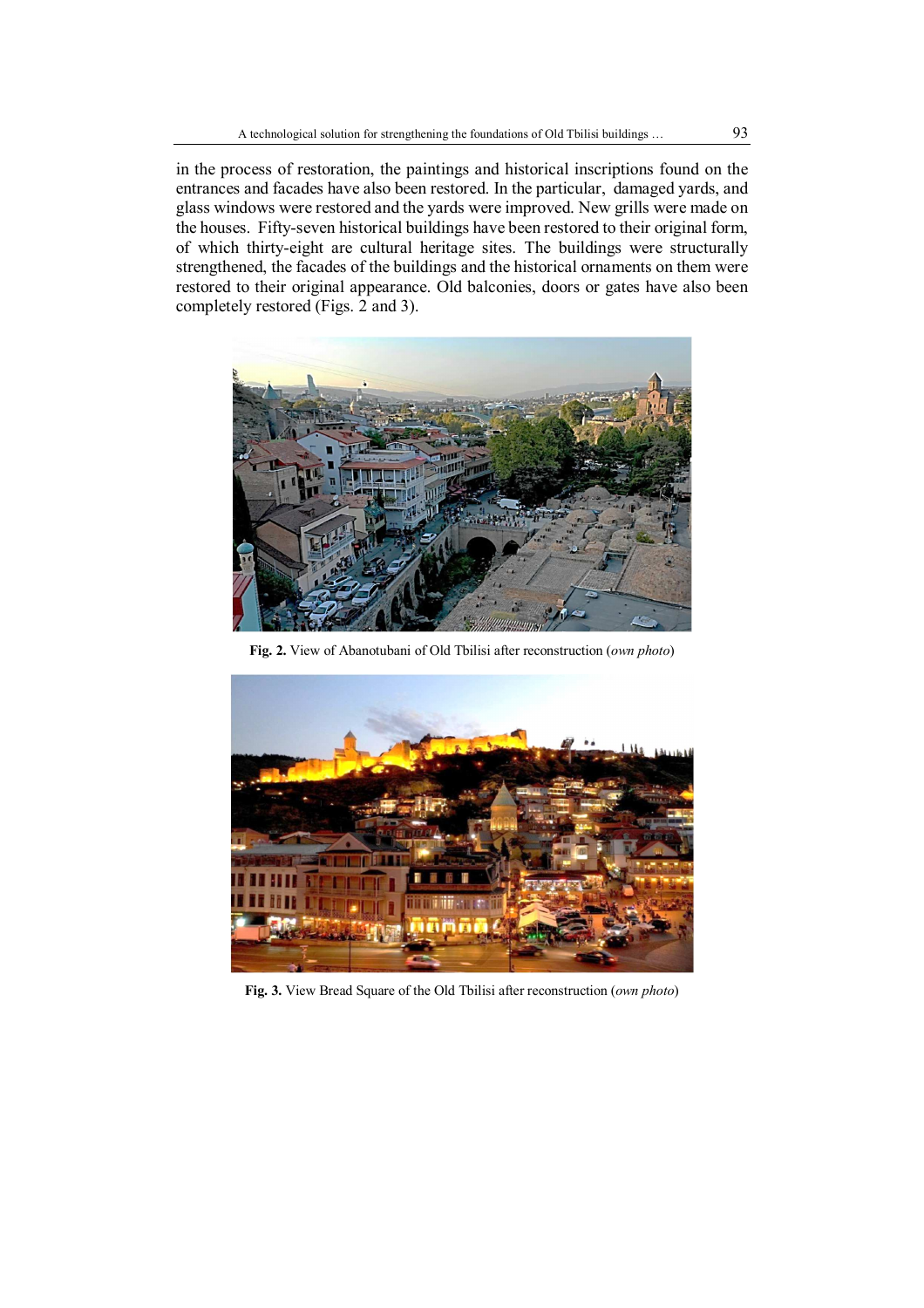It is necessary to preserve an important part of the unique cultural heritage for future generations, we must preserve old Tbilisi perfectly, so as not to lose its uniqueness, because, as researchers say: "This will be a serious loss not for Tbilisi, but for the international community as a whole". This was recognised back in 2000, when UNESCO stated that Old Tbilisi is special and unique and that it is necessary to protect it. The restoration of the district should include the restoration of the historical urban plan that the site had. The main reasons for damage and deformation of building structures can be considered: The antiquity of the building, the wear of its construction materials, factors related to the foundations due to uneven ground, and in earlier periods, movement of foundations due to intense dehydration. The upper parts of the buildings show certain types of deformations, which manifest themselves as sloping cracks in the walls and deformation of doorways and windows all without the presence of seismic events.

## **3. Proposed solution to strengthen the foundations of historic buildings**

The main construction material of the buildings in the old districts of Tbilisi is red brick. Walls are transversely and longitudinally located in the building, and their thickness varies from 250-800 mm. Brick walls can also be found which are over 800 mm thick. The foundations of the buildings are in most cases of the ribbon type, which is mainly arranged in rubble masonry, without armature. Floor and attic roofs are made of wood, and are made with double and multi-sided sloping sides, stairs are of wooden or metal anvils (Ezugbaia et al., 2018).

In most cases, the buildings need strengthening of the foundations, which looks like a dish-shaped foundation (inside the building), with pile foundations (Qvaraia, 2017; Javakhishvili, 2008).

The work is carried out on the basis of the existing construction norms and rules in Georgia. There are many ways to strengthen foundations. Rill-injection and polepile foundations, anchor pile foundations and also foundations of the hanging pile. Strengthening is mostly effective these days, because we know that reconstruction- -reinforcement work is carried out in limited conditions of the work space and it does not require additional work. In particular: arranging the ramp needed to dismantle the foundation panels, part of the foundation pole and remove the soil (Fig. 4).



**Fig. 4.** Reinforcement of drill-injection pile foundations by means of injection pipe sections (*own study*)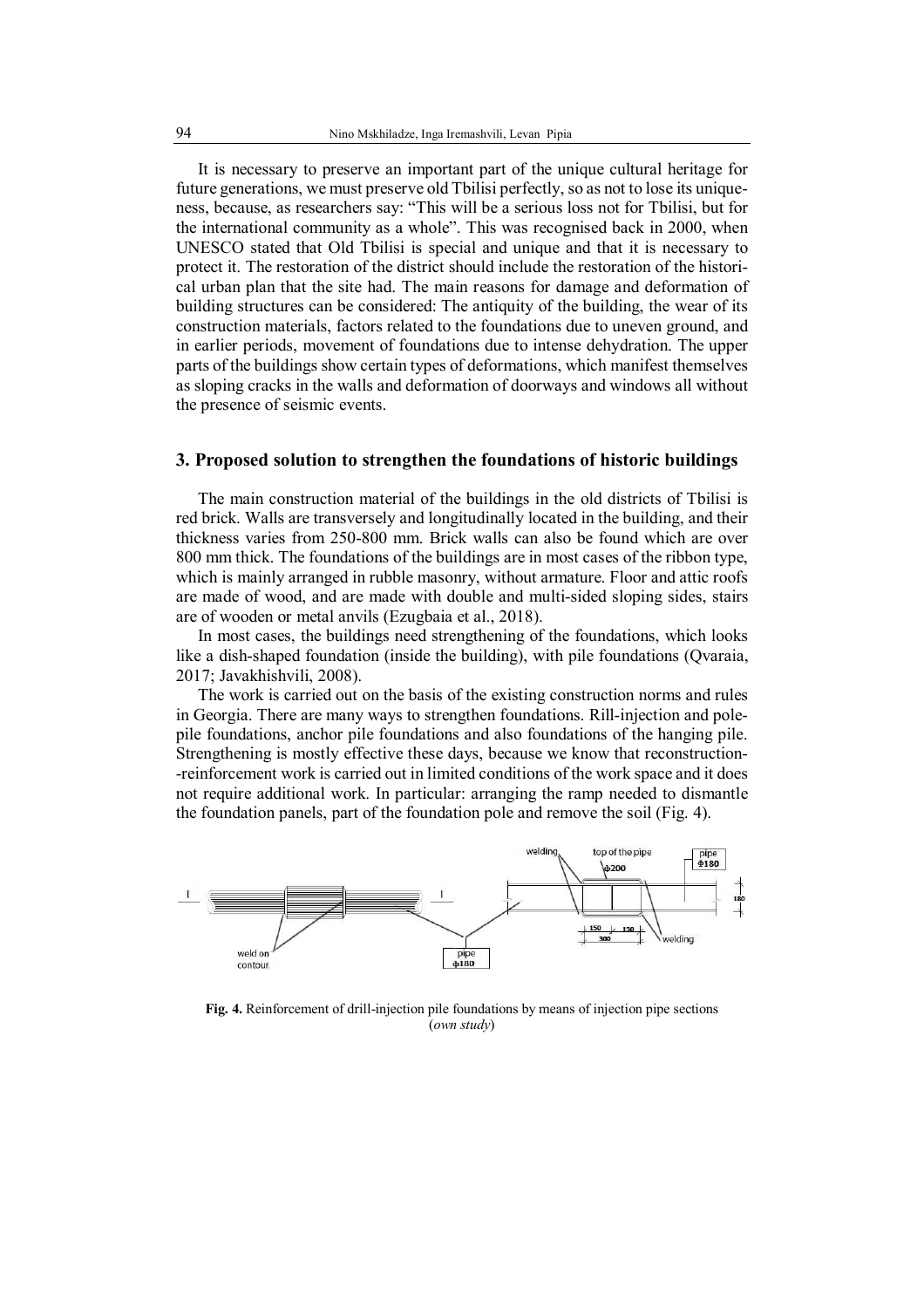Drill-injection and pole-pile foundations, anchor pile foundations and also foundations of the hanging pile are used both inside the basement and outside the building and also in open deep trenches. Its arrangement in the basement floor area is as follows: The height of the basement floor should be not less than 2.00 meters, if this is the case, then this height will be achieved by digging out additional soil (Qvaraia, 2017; Javakhishvili, 2008; Chincharauli, 2018).

The work is mainly done with the following machines: ЭОТНС-VS and НКР-100. The estimated diameters of the drill is taken to be 75; 105; 130; 160 mm; up to 200 mm. This drill is preferred because it is compact and can move freely even under limiting conditions. Drilling is carried out by cutting 1.00-1.50 meter sections, and not more than 2 meter sections: In order not to break the walls of the well, it is necessary to drill it with a drill that has a diameter of more than 30-40 mm, possibly in stages due to the passage through of lithologically different layers. Cement (sulfateresistant Portland Cement B35) concrete solution should be applied, after further drilling, 12-24 hours before the cement solution is poured into the well, a tampon (so-called stopper) and the solution is supplied at a pressure of 0.2-0.9 atmospheres to 4 atmospheres, only after which the secondary drilling takes place. The tampon in addition to the cement solution may be made of ordinary rubber (Javakhishvili, 2008).

The pole-pile foundation solution for injection oriented expenditure after hardening (with a pressure up to 0.2-0.6 atmospheres, in some cases 2-4 atmospheres) must be not less than 1.25 well volume for dense soils; not more than 2.5 volumes for highly compacted soils (turbulence produces up to 4-6 atmospheres); average volume for compacted soils of 1.9 volume (compression pressure value should be within 4 atmospheres). In clay soils, in the absence of groundwater, in most cases the well should be treated without reinforcing its walls, unless other solutions are available. In sandy, as well as loamy soils, which are located below groundwater, drilling of wells should be performed with a drilling rig, using inventory perimeter pipes. If such a device is not available, the walls of the well should be fixed with a solution of clay, excessively pressurized water, or using a solution of cement (mortar) of a certain consistency  $w/c = 1/2$ .

Once the well is ready, a reinforcement frame with longitudinal rods diameter 3Ф20A500C, or 3Ф18A500C, 3Ф22A500C will be installed in it, which are welded to each other, with the installation of a special stem  $\Phi = 20$  mm (Fig. 5).



**Fig. 5.** The developing fixator (*own study*)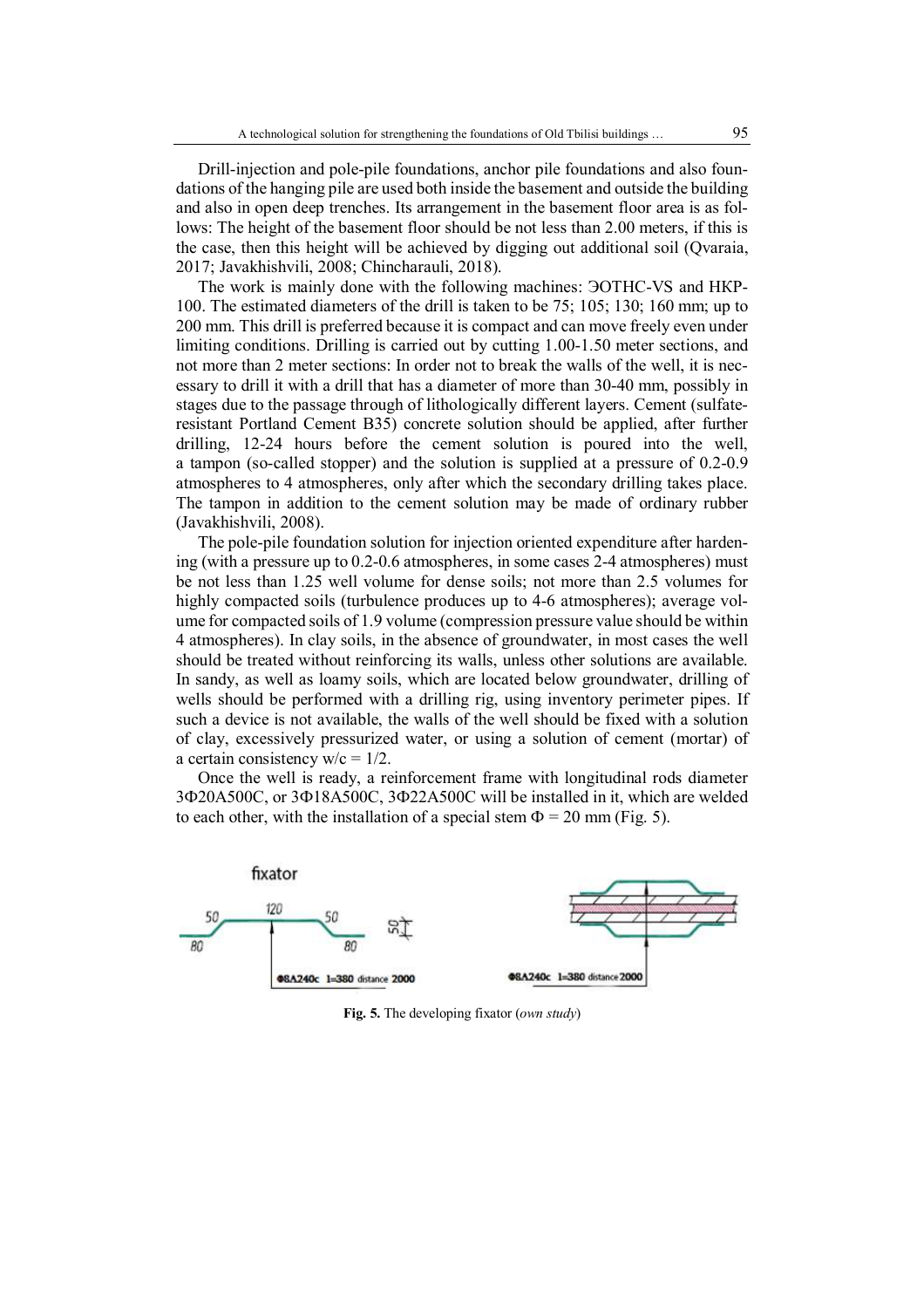The frame also has side fixators. The frames are made in sections and welded to each other (by adding welding lengths) the armature of the last section the length will be 1.0 m longer so that they can be further used to embed the beams in the structures of dish-shaped foundation or in the perimeter girder.

After installation of the reinforcement frame, cement mortar will be poured into the well using sulphate-resistant Portland cement (B 35). The well is filled with a little pressure using the supply tube, arranging a tampon on top of it. Concrete is delivered (0.2-0.6 atm) under pressure (Fig. 6).

armature not laying on pile foundation



**Fig. 6.** Drill-injection pile foundation construction drilling the well is further done by dropping the reinforcement into the well and filling it with cement mortar (solution) (*own study*)

Control pile foundations (1 piece for every 20 pile foundations). After implementation, make corrections in the draft field arrangement project based on the relevant conclusion-recommendations, which are developed by a team of engineers, geologists and builders, by making a sketch drawing of the construction solution, according to which the pile foundations field will be corrected, because during the drilling process unforeseen circumstances are expected to occur, such as: existence of different types of formations in the base-soils: conglomerates, empty space, grooves (Kavernes), underground sources, etc. The presence of old unconditioned structures on the sides of the building is also not ruled out (Ezugbaia et al., 2018).

There are many cases during the arrangement of pile foundations, when borehole drilling takes place in a loose soil environment – a layer of naturally occurring sandgravel, or a conglomerate with brittle cemented limestone and cobblestones or an artificial base with a sand-gravel pad. Then it is advisable to use a perimeter pipe to a certain depth, which is dropped into the well at a pressure of 2-4 meters on average. If such rock is deeply located beyond its length, we have to pour and drill concrete many times. If the rocky top soils reaches to a certain depth we will have to pour in concrete several times.